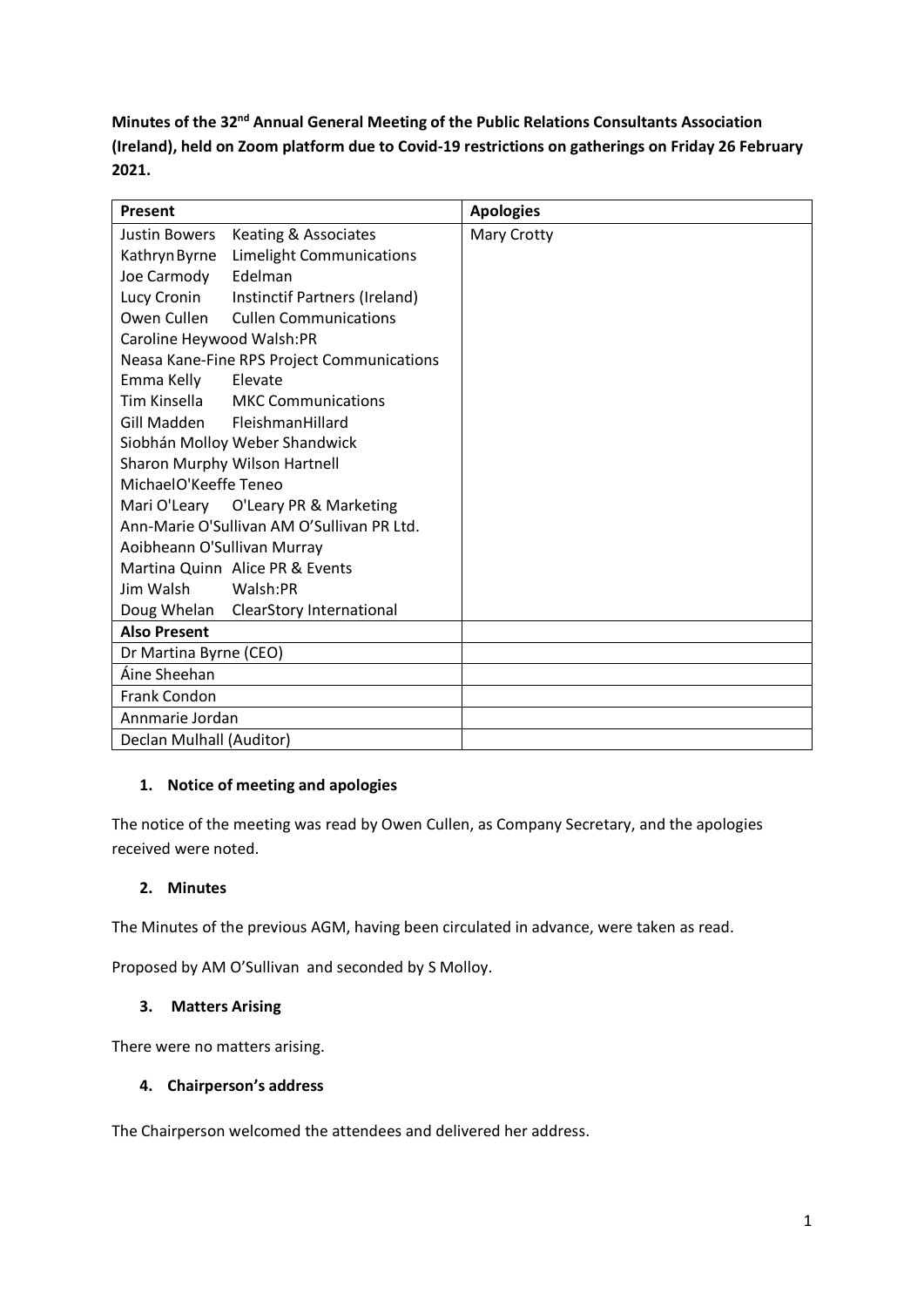She thanked the Board for their time and commitment to the PRCA - Siobhan Molloy of Weber Shandwick, Gill Madden of Fleishman Hilliard, Martina Quinn of Alice PR, Joe Carmody of Edelman, Owen Cullen of Cullen Communications and Lorna Jennings of Hanover (represented by Colin O'Donnell while she is on maternity leave) and welcomed two members who joined the Association during the year: Ray Gordon of Gordon MRM and James McCann of Clearstory International.

The Chair then went on to review what had transpired to be a productive year.

Following the passing of special resolutions at the previous AGM, the Memorandum and Articles had been updated and brought into compliance with the Companies Act 2014. She noted that there was one Special Resolution to be put before the current meeting - to allow general meetings to be held online if necessary, in the opinion of the Directors.

The new Complaints Procedure was established, and Barrister and former Ombudsman Paulyn Marrinan Quinn had agreed to become the independent Chairperson of the committee.

The PRCA application to be accepted onto The Bar Council's Direct Access Scheme was successful, which means that all PRCA members can avail of the Bar of Ireland Direct Professional Access Scheme, that is being able to access a Barrister directly without having to go through an instructing solicitor.

Dr Martina Byrne had made representations on behalf of PRCA to Office of Government Procurement (OGP) on the Framework, as well as to the Arts Council on its late cancellation of an RFT. In January there was a joint submission with the PRII to the Future of Media commission and Martina also drafted a briefing note on the right to disconnect and the right to work from home.

After many years, the Governance of the Benevolent Fund, held jointly with the PRII, had been updated and new Trustees established. This fund is now financing a very timely new benefit for PRCA members employees, the Membership Assistance Programme.

From a Financial perspective, the association had a strong year up to  $31<sup>st</sup>$  October 2020, despite the challenges of COVID-19, recording a surplus after a contribution was made to the Benevolent Fund. This was welcome news as it supports the Association as it re-invests into valuable resources including the MAP.

The Accounts for 2019/20 were audited by KSI Faulkner Orr represented at the AGM by Declan Mulhall.

A significant milestone was achieved during the year with 100% compliance with the Consultancy Management Standard which is the internationally recognised quality standard for the industry.

The Chair noted that one of the highlights of the PRCA calendar is The Awards for Excellence. The 2020 ceremony was hosted online back in June due to COVID-19 and featured two new categories including the PRCA Agency of the Year. She congratulated members Edelman and Anne Marie O'Sullivan on winning the larger and smaller Agency of The Year, respectively. The 2021 Awards are underway and see the introduction of another new category this year - the Best Integrated Campaign.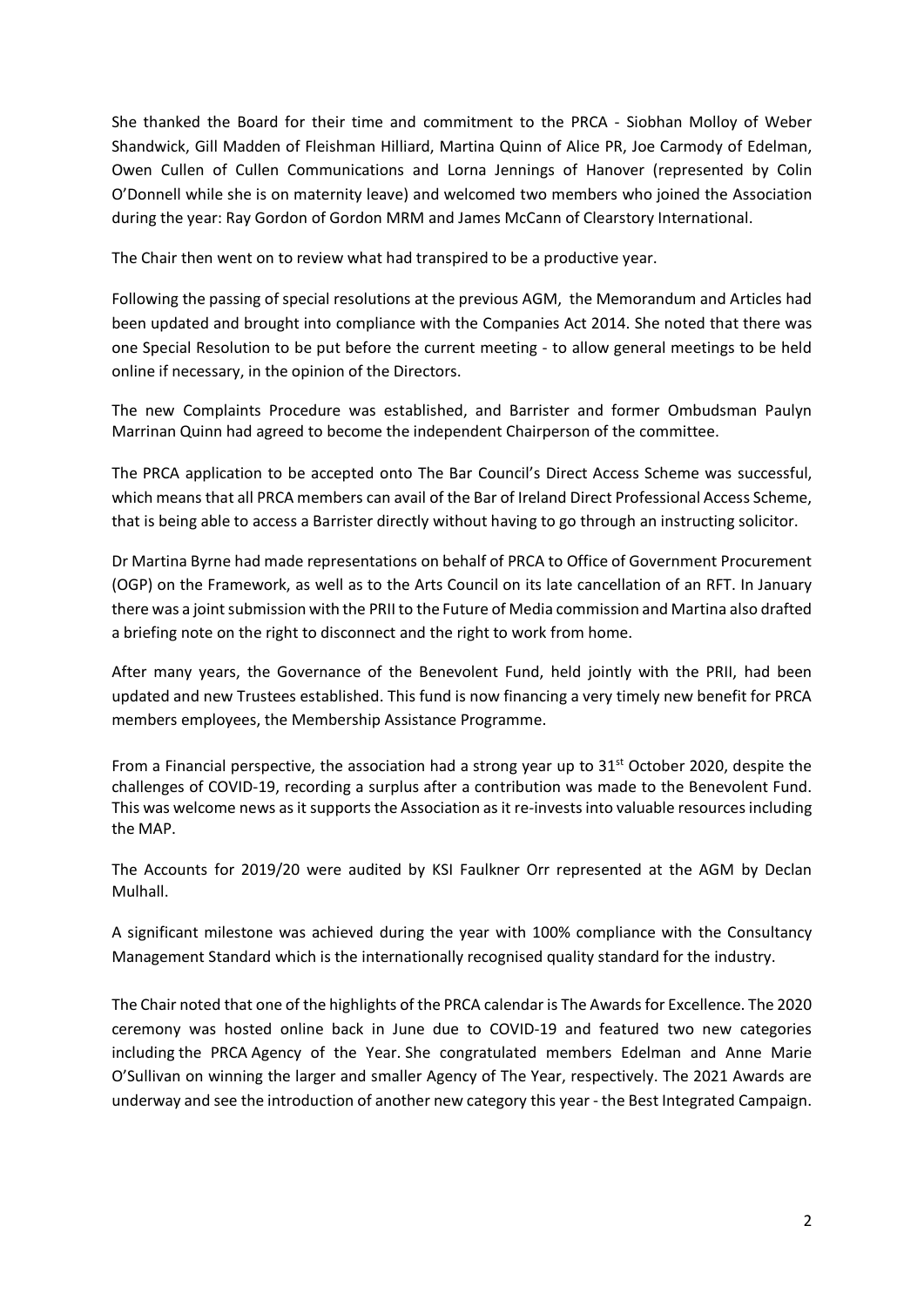The Cannes Young Lions competition was held in 2020 however, because of the cancellation of the international event, the winners, Lughán Deane and Orna Clarke from Murrays will go forward to represent Ireland in 2021.

The PR Sector Research Study which is conducted every two years by Amarach was completed in early June and presented by Gerard O'Neill to those members who participated in the survey at the end of August.

A new membership benefit was launched in September, the PRCA Membership Assistance Programme. This offers the employees of member companies support facilities and counselling. It is 100% confidential and a free service for management and staff alike and the Chair encouraged members to let staff know that this service is available to them.

In November, the Chair attended the International industry ICCO conference which was held virtually.

In terms of Members Events, and in addition to briefing sessions on best practice in evaluation and measurement based on The Barcelona Principles, and advice from the Award's Judges, the PRCA hosted four virtual events – expert briefings - for members during the year.

All in all, the Chair said 2019/20 had been a very productive and successful year for the PRCA and the Association is in a strong position to face 2021. The Chair thanked the Executive Team at Merrion Square: Dr Martina Byrne, Aine Sheehan, Annemarie Jordan, Dulach Glynn, Frank Condon and Tom Hardy for all their efforts and hard work.

# 5. **Honorary Treasurer's report and adoption of audited accounts**

The Honorary Treasurer presented his report. All members had received the accounts for 2019/20 through the members-only area of the PRCA website. The Treasurer began by thanking the auditors KSI Faulkner Orr, and Declan Mulhall for attending.

The Treasurer said he was pleased to report that the PRCA accounts reflected a healthy financial position following an exceptional year.

The PRCA financial year runs from November 1st, 2019 to October 31st, 2020.

As mentioned in the Treasurer's report last year, the 2019 financial year was an exceptional year. The 2020 financial year had turned out to be another exceptional year but unfortunately, it was for a very different reason. However, the Treasurer was pleased to report that, despite that, the PRCA accounts had maintained a healthy financial position and while it had budgeted for a small surplus of €143, the Association was able to record a surplus of €3,085 this year.

The PRCA operates on a relatively modest budget and there had been a decrease in income of €15,145 compared to the previous year. For example, The Awards for Excellence ceremony had to be held online and this impacted income and due to its cyclical nature the income was CMS was significantly lower this year also.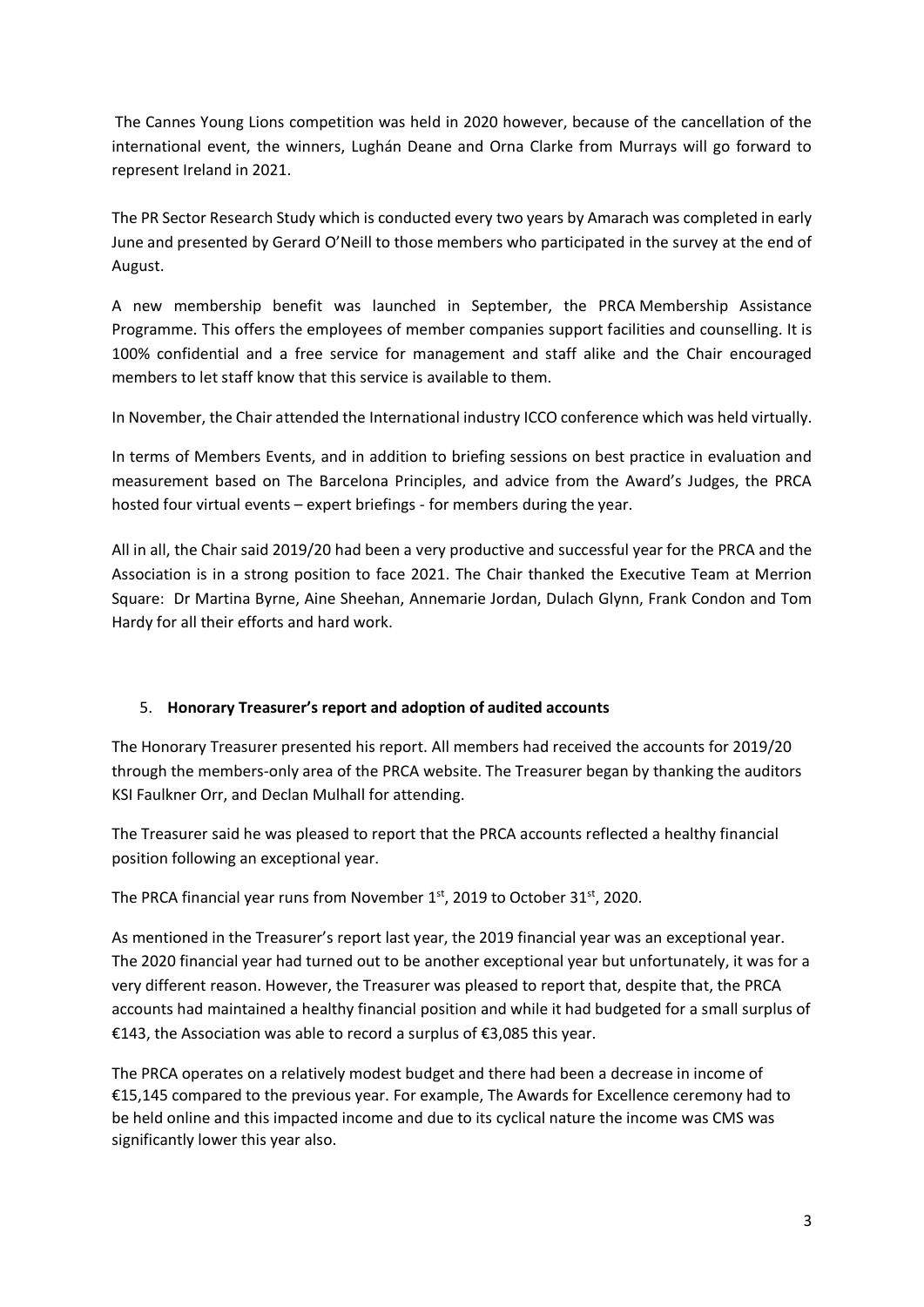The Association had maintained membership fees in line with last year.

Expenditure for the year was down despite expenses for legal advice in relation to the updating of the M&A.

The Treasurer commented that the Association's position allowed it to start contributing to the Benevolent Fund again especially now that it was funding the Membership Assistance Programme. Mental Health and wellbeing are a critical issue for many people, including PR agency owners and staff, and the Treasurer said he believed the profession needed to collectively talk more about these issues.

In conclusion, the Treasurer was pleased to report that the Association now has a reserve of €35,975. From a cashflow perspective, he said it is also in a good position with money in the bank. The new credit control process has paid dividends, and he was pleased to report that trade debtors at year end was zero. He thanked members for timely payments of fees.

Looking to the year ahead, he said the Board are anticipating a similar year in terms of finances and forecasting a surplus of €3,500.

In concluding his report, he thanked the CEO and all the team at 84 Merrion Square for their efficient running of the Association and for their support during the past financial year. In particular, he thanked Áine Sheehan for her valuable assistance in maintaining and reporting the Association's finances and achieving that zero-euro debtors report.

The audited accounts were formally adopted by the meeting.

# **6. Appointment of auditors**

The meeting approved KSi Faulkner Orr as the Association's auditor and gave the Board the power to fix remuneration in relation to such.

Proposed by O Cullen and seconded by E Kelly.

# 7. **Appointment of new Chairperson**

The Chair, Mari O'Leary, said that as she had served a full two-year term as Chairperson, a vacancy arises for a Chair of the Board. The Board proposed that Owen Cullen, current Board member, Company Secretary, and Treasurer of the Association, be appointed new Chairperson of the Board to serve a two-year term.

M Quinn seconded the proposal.

M O'Leary noted that Owen Cullen was duly appointed Chair of the Board and she congratulated him. M O'Leary also said that as outgoing Chair, she will be staying on the Board for the coming year to assist a smooth transition.

Attendees congratulated Owen on his appointment and thanked Mari for her work over the past two years.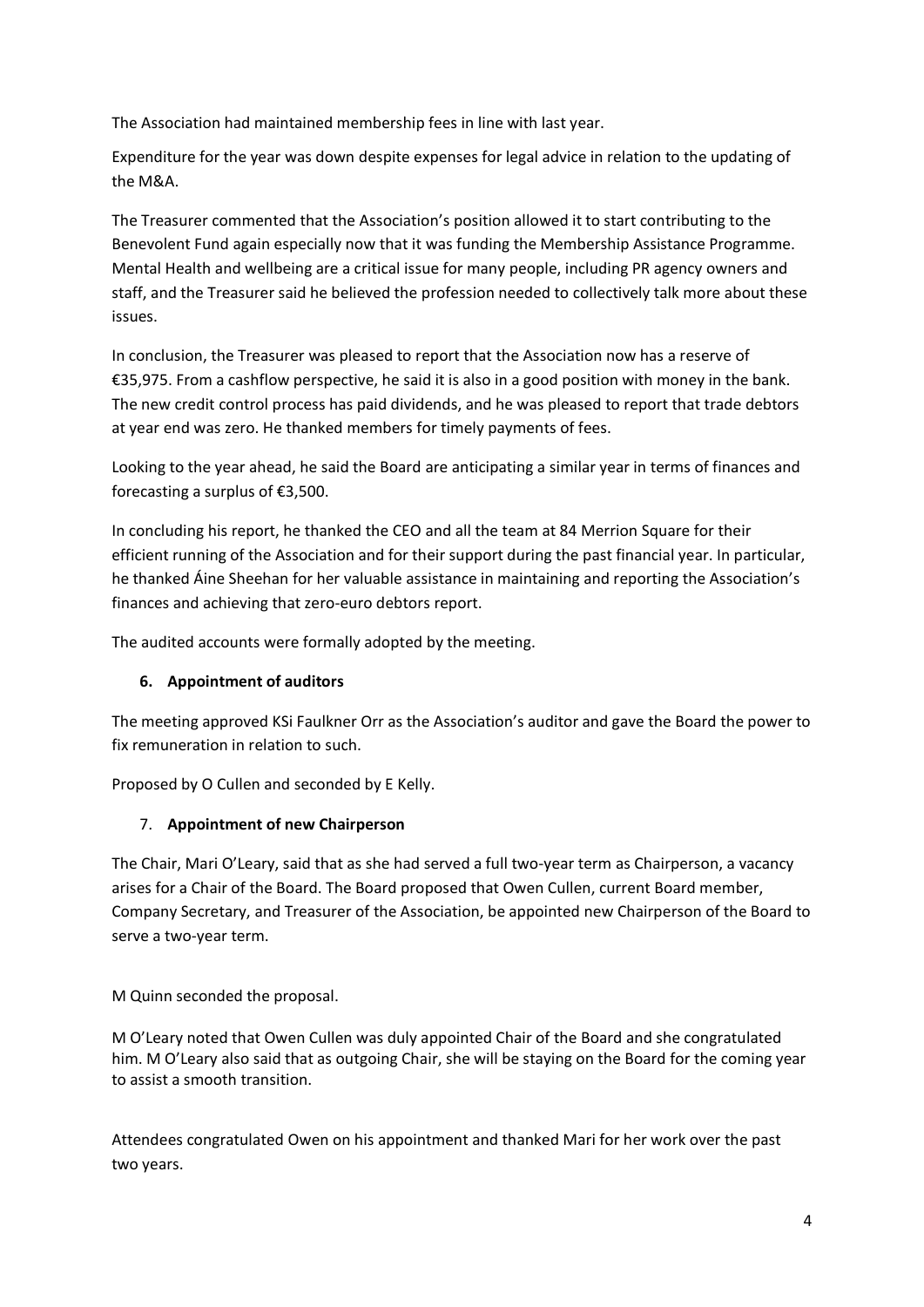#### 8. **Election of Board Members**

As there were two vacancies on the Board and two nominees, two current Board members who had stood for re-election, were re-elected: Joe Carmody and Siobhan Molloy.

The Chairperson thanked Joe and Siobhan for their service and commitment.

#### 9. **Special Resolutions to amend the PRCA Memorandum and Articles of Association**

The Chair advised that there was one Special Resolution before the meeting to amend the Memorandum and Articles of the Association to allow general meetings to be held online if necessary, in the opinion of the Directors

The amendment was proposed on behalf of the Board by Mari O'Leary and Owen Cullen.

A copy of the Special Resolution was made available for members with the other documents related to the AGM.

The Chair asked if there were any questions or comments on the proposed amendments. As there were none, she proceeded to read the Special Resolution before the meeting:

*"That the Memorandum and Articles of Association/Constitution in the form attached hereto be and is hereby adopted as the Memorandum and Articles of Association /Constitution of the Company in substitution for, and to the exclusion of, the existing Memorandum and Articles of Association /Constitution of the Company."*

A poll was held using the Zoom tool.

The special resolution was passed unanimously.

# **10. Motions**

There were no other motions.

#### **11. Incoming Chairperson's Address**

The incoming Chair began by paying tribute to Mari O'Leary for a fantastic job over the past two years, in exceptional and often very challenging circumstances. He assured her that he would do his best to continue her work.

He noted these were still exceptional times, in PR, in business generally, and in the wider scheme of things. While certain sectors of the industry remain very challenged, agencies had largely been able to adapt quickly and get on with the business of representing and promoting clients.

From an agency perspective, he said he thought the back-to-office conversation is going to be an issue when things start returning to normal. That is going to represent a big internal communications challenge, along with a sweeping new set of health and safety measures, once offices re-open. In tandem with that, he said he thought there would be a major new focus on employee wellbeing and mental health as people re-adjust to life in the office. People have been through a lot, they are perhaps not as resilient as they were this time last year, and they are going to need a lot of empathy.